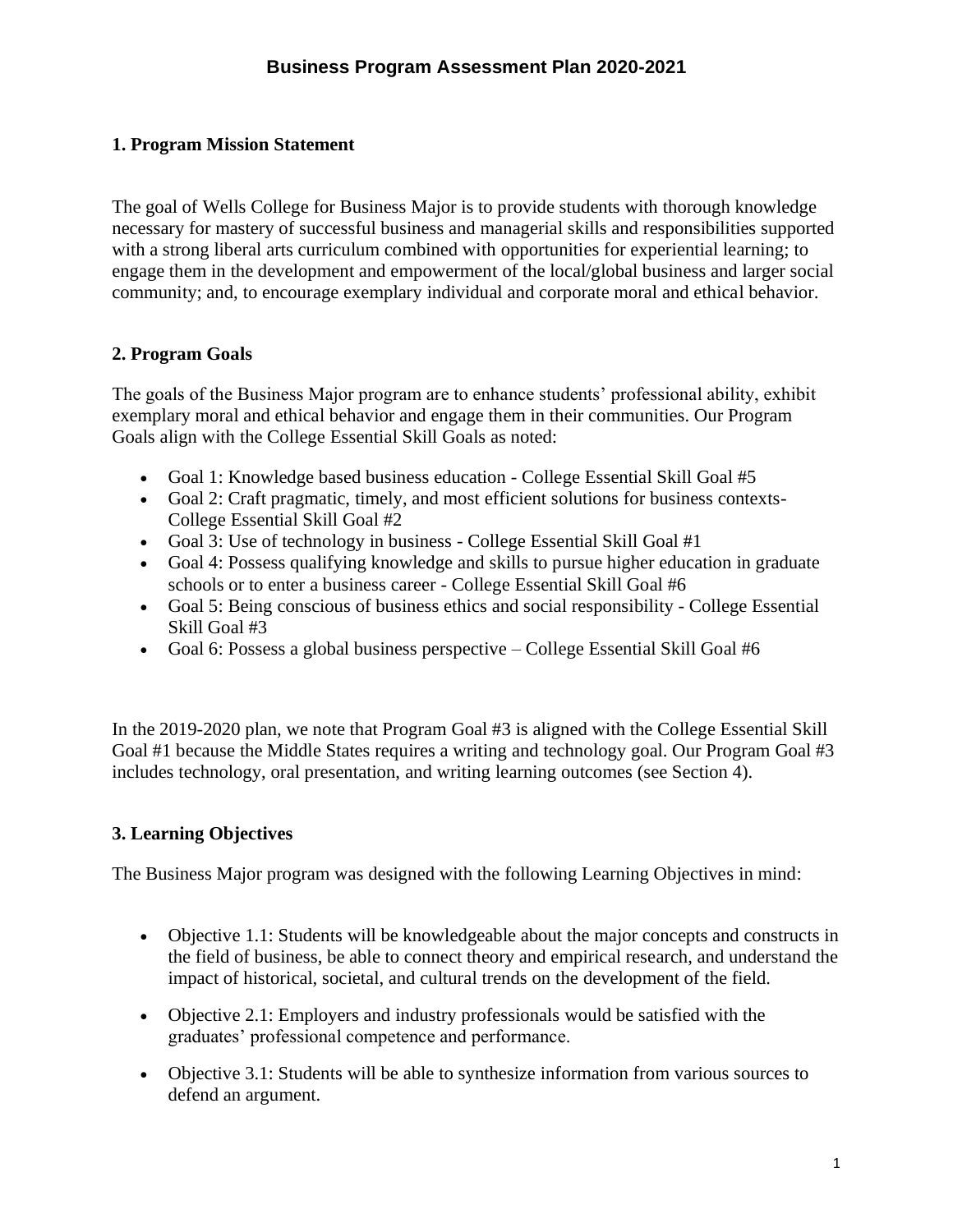- Objective 4.1: Graduates will be able to apply qualitative and quantitative research methods.
- Objective 5.1: Graduates will be conscious about being ethical and socially responsible when making business decisions.
- Objective 6.1: Graduates will apply global business perspectives to strategize local businesses.

### **4. Measurable Learning Outcomes**

The Business Major program was designed with the following Learning Outcomes in mind:

- Outcome 1.1.1: Students will demonstrate skills and abilities to set realistic personal and professional goals.
- Outcome 1.1.2: Show proficiency in obtaining, organizing, analyzing and categorizing information to draw valid conclusions.
- Outcome 2.1.1: Develop the skills to efficiently achieve organizational goals integrating the functional areas of business for economic opportunities.
- Outcome 2.1.2: Demonstrate ability to make informed decisions, fulfill professional commitments and meet obligations of community (locally and globally).
- Outcome 3.1.1: Develop clear, effective reading, writing and presentation skills, and use of technology to solve problems.
- Outcome 3.1.2: Understand how to use the technology to make most efficient and timely decisions.
- Outcome 4.1.1: Understand how to develop constructive and meaningful inputs for business discussions.
- Outcome 4.1.2: Demonstrate the capacity of change within society and to take steps to modify those within capabilities through constructive discussions.
- Outcome 5.1.1: Perform an understanding of business ethics and social responsibility when making business decisions at all levels (corporate, business, and operational) in organizations.
- Outcome 5.1.2: Apply the understanding of business ethics and social responsibility when making sustainable investments as entrepreneurs regardless of the size of the organization.
- Outcome 6.1.1: To develop an understanding of the global business environment and its influence and impact on the local businesses.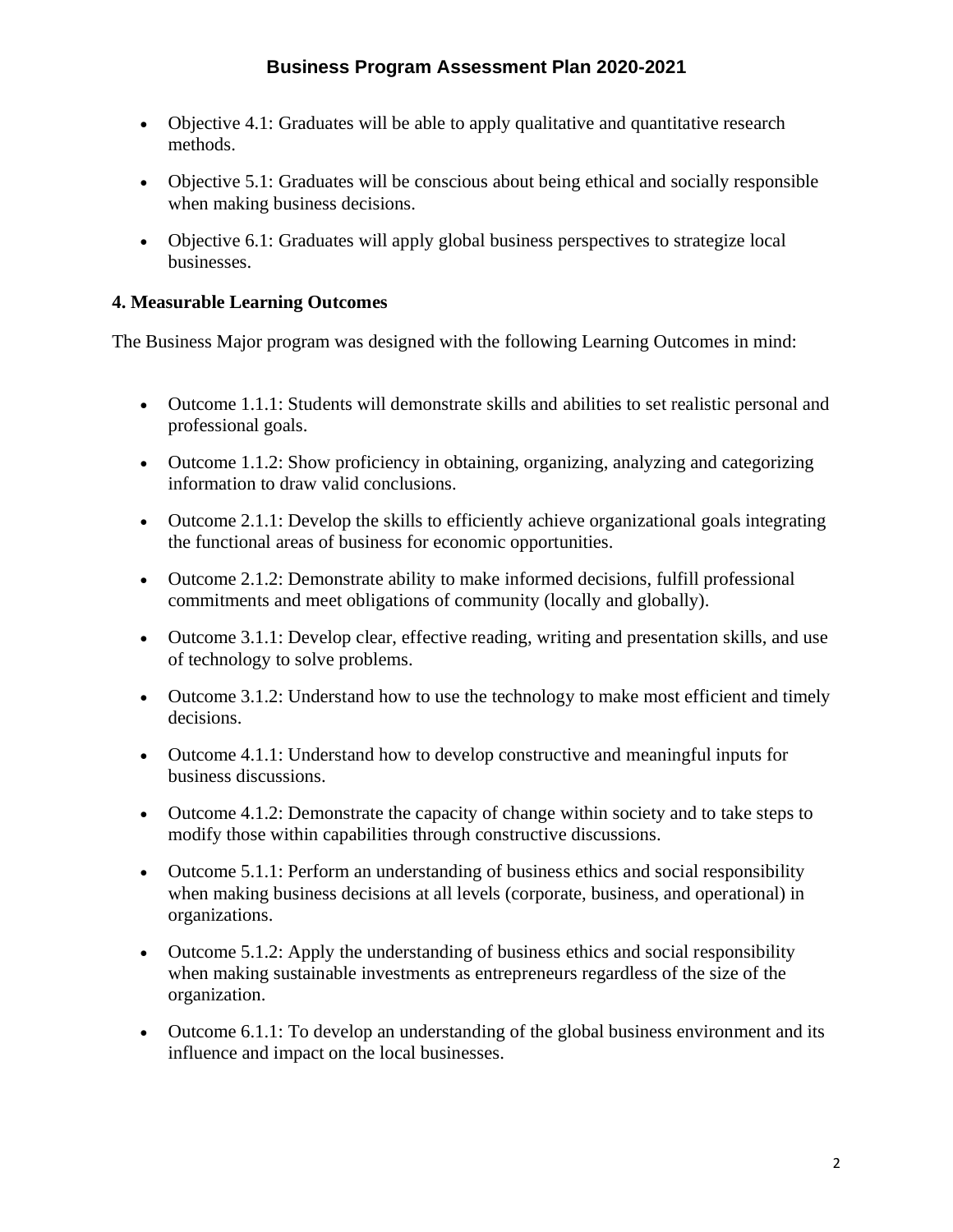• Outcome 6.1.2: Demonstrate an ability to customize the local strategies in line with global business trends.

#### **5. Means of Assessment of Outcomes**

EPC provided the following feedback on the 2019-2020 Assessment Plan:

*The Business Program has a clear, organized, and easy to follow structure on obtaining the needed data in their program's plan. The committee commends Business' use of their Curriculum Map. Suggestions for future plans include finding ways to connect indirect methods of measurements along with the direct methods of data collecting, and the use of the "70% or higher" success criteria for all aspects. Could this be adjusted in areas to focus the information being collected?* 

We received 3 out 3 for all categories in their feedback rubric except for "Comprehensive Methods" and "Success Criteria," in which we received 2 out of 3. Our department plans to meet with EPC in the Fall of 2021 to discuss their feedback and understand how to effectively respond to improve/adjust the Assessment Plan for the future.

Table 1 indicates how the Business Program Goals, Objectives, and Learning Outcomes are being assessed. Courses are listed under multiple objectives and learning outcomes. Outcomes are measured by data from rubrics, writing and presentation assignments, case studies, projects, examinations, quizzes, or internships. Table 1 also lists measurement tools, success criteria and location of the data. Information listed in below will be reviewed by the department faculty on an annual basis. While Table 1 notes a minimum success criterion of a majority of students earning 70% or higher, the Assessment Report for 2020-2021 indicates several levels of success criteria for assignments being assessed (i.e., C or higher, B or higher, and A or higher).

| Goal | <b>Objective</b>                           | <b>Outcome</b>              | How               | <b>Measurement</b> | <b>Minimum</b> | Data     |
|------|--------------------------------------------|-----------------------------|-------------------|--------------------|----------------|----------|
|      |                                            |                             | <b>Outcome</b> is | <b>Tool</b>        | <b>Success</b> | Location |
|      |                                            |                             | <b>Measured</b>   |                    | Criteria       |          |
|      | Goal 1: Knowledge based business education |                             |                   |                    |                |          |
|      | <b>1.1:</b> Students will be knowledgeable | <b>1.1.1:</b> Students will | <b>Bus 201</b>    | Rubrics, projects, | Majority of    | Faculty  |
|      | about the major concepts and               | demonstrate skills and      | <b>Bus 202</b>    | tests, quizzes,    | student earn   | files    |
|      | constructs in the field of business.       | abilities to set realistic  | <b>Bus 220</b>    | and exams          | 70% or         |          |
|      | be able to connect theory and              | personal and professional   | <b>Bus 253</b>    |                    | higher         |          |
|      | empirical research, and understand         | goals.                      | <b>Bus 303</b>    |                    |                |          |
|      | the impact of historical, societal,        |                             | <b>Bus 310</b>    |                    |                |          |
|      | and cultural trends on the                 |                             | <b>Bus 350</b>    |                    |                |          |
|      | development of the field.                  |                             | <b>Bus 360</b>    |                    |                |          |
|      |                                            | 1.1.2: Show proficiency in  | <b>Bus 201</b>    | Rubrics, tests,    | Majority of    | Faculty  |
|      |                                            | obtaining, organizing,      | <b>Bus 202</b>    | quizzes,           | student earn   | files    |
|      |                                            | analyzing and categorizing  | <b>Bus 204</b>    | presentations,     | 70% or         |          |
|      |                                            | information to draw valid   | <b>Bus 213</b>    | and exams          | higher         |          |
|      |                                            | conclusions.                | <b>Bus 214</b>    |                    |                |          |
|      |                                            |                             | <b>Bus 220</b>    |                    |                |          |
|      |                                            |                             | <b>Bus 253</b>    |                    |                |          |
|      |                                            |                             | <b>Bus 303</b>    |                    |                |          |
|      |                                            |                             | <b>Bus 310</b>    |                    |                |          |
|      |                                            |                             | <b>Bus 350</b>    |                    |                |          |
|      |                                            |                             | <b>Bus 360</b>    |                    |                |          |

#### **Table 1: Means of Assessing Outcomes**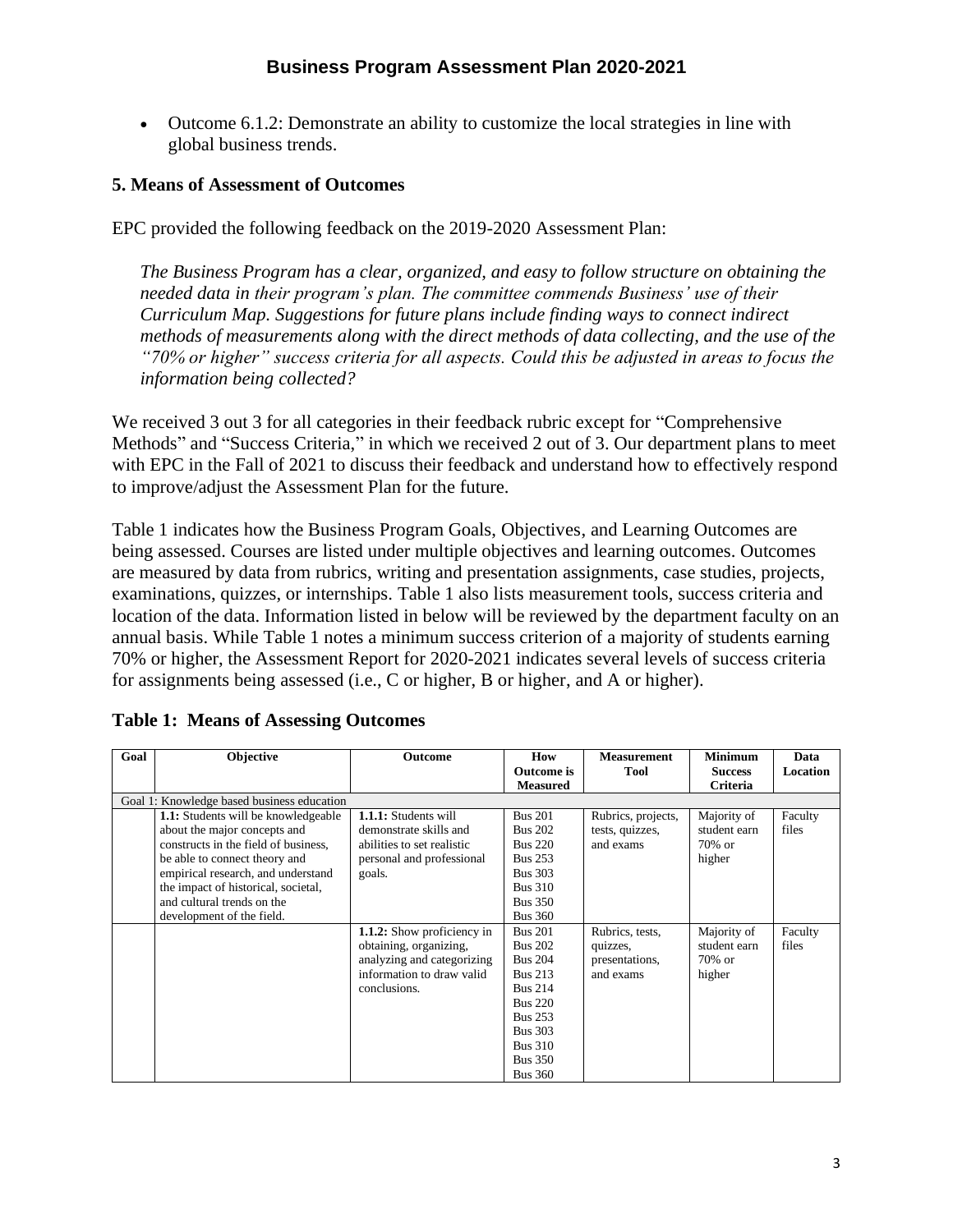| Goal | Objective                                                                                                           | Outcome                                                                                                                                                                                                                                          | How<br><b>Outcome</b> is                                                                                                                                                                                                                                                                                                                                                                                                                                                                                             | <b>Measurement</b><br><b>Tool</b>                                                                                               | <b>Minimum</b><br><b>Success</b>                                                             | Data<br>Location                     |
|------|---------------------------------------------------------------------------------------------------------------------|--------------------------------------------------------------------------------------------------------------------------------------------------------------------------------------------------------------------------------------------------|----------------------------------------------------------------------------------------------------------------------------------------------------------------------------------------------------------------------------------------------------------------------------------------------------------------------------------------------------------------------------------------------------------------------------------------------------------------------------------------------------------------------|---------------------------------------------------------------------------------------------------------------------------------|----------------------------------------------------------------------------------------------|--------------------------------------|
|      |                                                                                                                     |                                                                                                                                                                                                                                                  | <b>Measured</b>                                                                                                                                                                                                                                                                                                                                                                                                                                                                                                      |                                                                                                                                 | Criteria                                                                                     |                                      |
|      | Objective 2.1: Employers and                                                                                        | Goal 2: Craft pragmatic, timely, and most efficient solutions for business contexts<br>Outcome 2.1.1: Develop the skills                                                                                                                         | <b>Bus 100</b>                                                                                                                                                                                                                                                                                                                                                                                                                                                                                                       | Rubrics, tests,                                                                                                                 | Majority of                                                                                  | Faculty                              |
|      | industry professionals would<br>be satisfied with the graduates'<br>professional competence and                     | to efficiently achieve<br>organizational goals integrating<br>the functional areas of business for                                                                                                                                               | <b>Bus 201</b><br><b>Bus 202</b><br><b>Bus 213</b>                                                                                                                                                                                                                                                                                                                                                                                                                                                                   | quizzes, and,<br>presentations                                                                                                  | student earn<br>70% or higher                                                                | files                                |
|      | performance.                                                                                                        | economic opportunities.                                                                                                                                                                                                                          | <b>Bus 230</b><br><b>Bus 302</b><br><b>Bus 305</b><br><b>Bus 310</b>                                                                                                                                                                                                                                                                                                                                                                                                                                                 |                                                                                                                                 |                                                                                              |                                      |
|      |                                                                                                                     | <b>Outcome 2.1.2: Demonstrate</b><br>ability to make informed decisions,<br>fulfill professional commitments<br>and meet obligations of<br>community (locally and globally).                                                                     | <b>Bus 201</b><br><b>Bus 202</b><br><b>Bus 204</b><br><b>Bus 213</b><br><b>Bus 230</b><br><b>Bus 303</b><br><b>Bus 310</b><br><b>Bus 290/</b><br>390<br><b>Bus 402</b>                                                                                                                                                                                                                                                                                                                                               | Rubrics, tests,<br>quizzes,<br>internships<br>reports, and<br>presentations                                                     | Majority of<br>student earn<br>70% or higher                                                 | Faculty<br>files                     |
|      | Goal 3: Use of technology in business                                                                               |                                                                                                                                                                                                                                                  |                                                                                                                                                                                                                                                                                                                                                                                                                                                                                                                      |                                                                                                                                 |                                                                                              |                                      |
|      | Objective 3.1: Students will be<br>able to synthesize information<br>from various sources to defend<br>an argument. | Outcome 3.1.1: Develop clear,<br>effective reading, writing and<br>presentation skills, and use of<br>technology to solve problems.<br>Outcome 3.1.2: Understand how<br>to use the technology to make<br>most efficient and timely<br>decisions. | <b>Bus 100</b><br><b>Bus 201</b><br><b>Bus 202</b><br><b>Bus 203</b><br><b>Bus 213</b><br><b>Bus 230</b><br><b>Bus 250</b><br><b>Bus 302</b><br><b>Bus 303</b><br><b>Bus 305</b><br><b>Bus 306</b><br><b>Bus 307</b><br><b>Bus 310</b><br><b>Bus 360</b><br><b>Bus 365</b><br><b>Bus 402</b><br><b>Bus 201</b><br><b>Bus 202</b><br><b>Bus 203</b><br><b>Bus 204</b><br><b>Bus 231</b><br><b>Bus 250</b><br><b>Bus 253</b><br><b>Bus 303</b><br><b>Bus 305</b><br><b>Bus 307</b><br><b>Bus 310</b><br><b>Bus 350</b> | Rubrics, tests,<br>quizzes,<br>written<br>assignments,<br>oral<br>presentations<br>Rubrics, tests,<br>quizzes,<br>presentations | Majority of<br>student earn<br>70% or higher<br>Majority of<br>student earn<br>70% or higher | Faculty<br>files<br>Faculty<br>files |
|      |                                                                                                                     |                                                                                                                                                                                                                                                  | <b>Bus 360</b><br><b>Bus 402</b>                                                                                                                                                                                                                                                                                                                                                                                                                                                                                     |                                                                                                                                 |                                                                                              |                                      |
|      |                                                                                                                     | Goal 4: Possess qualifying knowledge and skills to pursue higher education in graduate schools or to enter a business career                                                                                                                     |                                                                                                                                                                                                                                                                                                                                                                                                                                                                                                                      |                                                                                                                                 |                                                                                              |                                      |
|      | Objective 4.1: Graduates will<br>be able to apply qualitative and<br>quantitative research methods.                 | <b>Outcome 4.1.1:</b> Understand how<br>to develop constructive and<br>meaningful inputs for business<br>discussions.                                                                                                                            | <b>Bus 201</b><br><b>Bus 204</b><br><b>Bus 214</b><br><b>Bus 231</b><br><b>Bus 250</b><br><b>Bus 253</b><br><b>Bus 303</b><br><b>Bus 306</b><br><b>Bus 310</b><br><b>Bus 350</b><br><b>Bus 360</b><br><b>Bus 402</b>                                                                                                                                                                                                                                                                                                 | Rubrics, tests,<br>quizzes,<br>written<br>assignments                                                                           | Majority of<br>student earn<br>70% or higher                                                 | Faculty<br>files                     |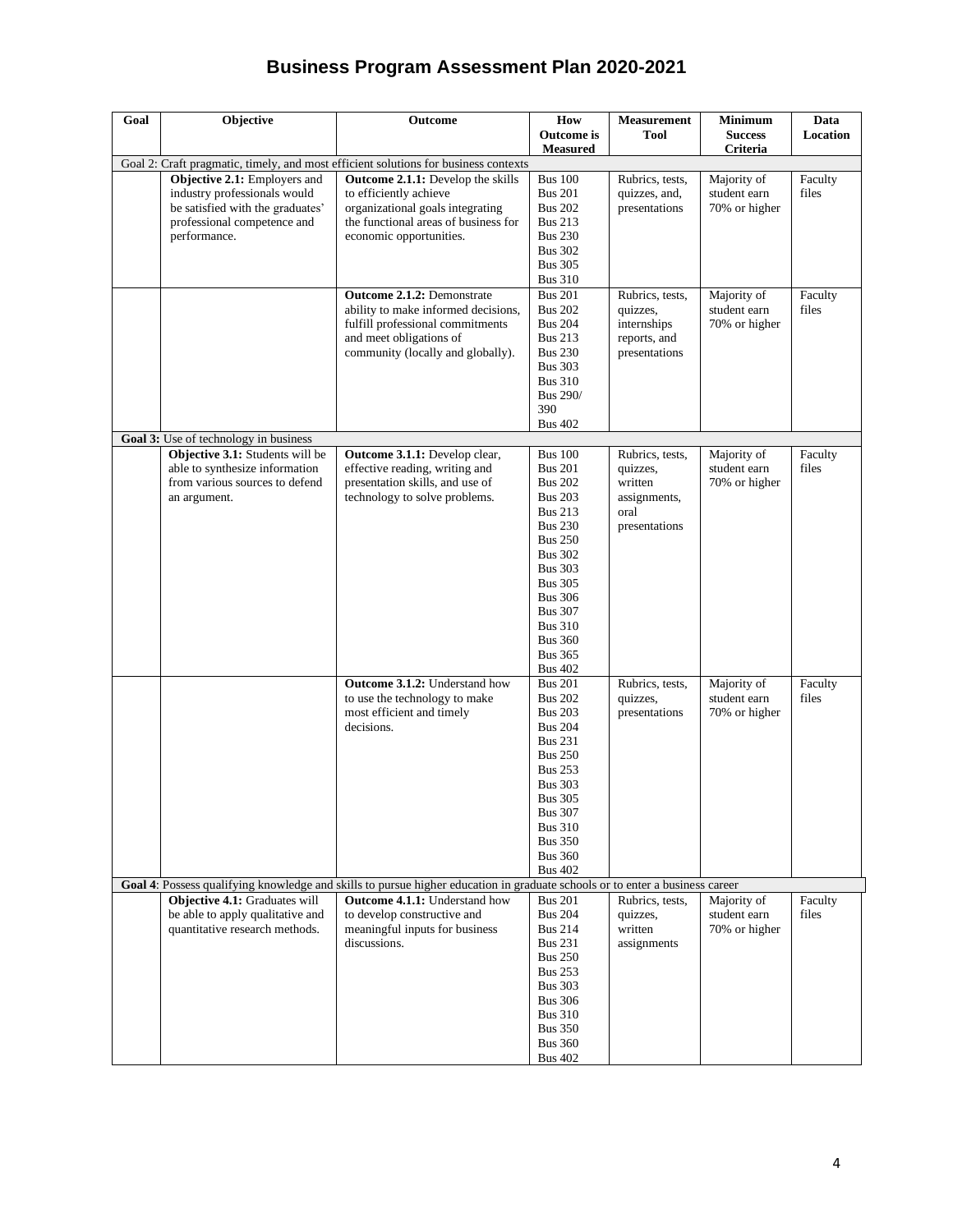| Goal | Objective                                                            | Outcome                               | How               | Measurement     | <b>Minimum</b> | Data            |
|------|----------------------------------------------------------------------|---------------------------------------|-------------------|-----------------|----------------|-----------------|
|      |                                                                      |                                       | <b>Outcome</b> is | <b>Tool</b>     | <b>Success</b> | <b>Location</b> |
|      |                                                                      |                                       | <b>Measured</b>   |                 | Criteria       |                 |
|      |                                                                      | <b>Outcome 4.1.2:</b> Demonstrate the | <b>Bus 201</b>    | Rubrics, tests, | Majority of    | Faculty         |
|      |                                                                      | capacity of change within society     | <b>Bus 204</b>    | quizzes,        | student earn   | files           |
|      |                                                                      | and to take steps to modify those     | <b>Bus 214</b>    | written         | 70% or higher  |                 |
|      |                                                                      | within capabilities through           | <b>Bus 250</b>    | assignments     |                |                 |
|      |                                                                      | constructive discussions.             | <b>Bus 253</b>    |                 |                |                 |
|      |                                                                      |                                       | <b>Bus 303</b>    |                 |                |                 |
|      |                                                                      |                                       | <b>Bus 310</b>    |                 |                |                 |
|      |                                                                      |                                       | <b>Bus 350</b>    |                 |                |                 |
|      |                                                                      |                                       | <b>Bus 360</b>    |                 |                |                 |
|      |                                                                      |                                       | <b>Bus 402</b>    |                 |                |                 |
|      | Goal 5: Being conscious of business ethics and social responsibility |                                       |                   |                 |                |                 |
|      | Objective 5.1: Graduates will                                        | Outcome 5.1.1: Perform an             | <b>Bus 100</b>    | Rubrics, tests, | Majority of    | Faculty         |
|      | be conscious about being                                             | understanding of business ethics      | <b>Bus 201</b>    | quizzes,        | student earn   | files           |
|      | ethical and socially responsible                                     | and social responsibility when        | <b>Bus 202</b>    | written         | 70% or higher  |                 |
|      | when making business                                                 | making business decisions at all      | <b>Bus 204</b>    | assignments     |                |                 |
|      | decisions.                                                           | levels (corporate, business, and      | <b>Bus 203</b>    |                 |                |                 |
|      |                                                                      | operational) in organizations.        | <b>Bus 213</b>    |                 |                |                 |
|      |                                                                      |                                       | <b>Bus 214</b>    |                 |                |                 |
|      |                                                                      |                                       | <b>Bus 220</b>    |                 |                |                 |
|      |                                                                      |                                       | <b>Bus 250</b>    |                 |                |                 |
|      |                                                                      |                                       | <b>Bus 253</b>    |                 |                |                 |
|      |                                                                      |                                       |                   |                 |                |                 |
|      |                                                                      |                                       | <b>Bus 305</b>    |                 |                |                 |
|      |                                                                      |                                       | <b>Bus 306</b>    |                 |                |                 |
|      |                                                                      |                                       | <b>Bus 310</b>    |                 |                |                 |
|      |                                                                      |                                       | <b>Bus 365</b>    |                 |                |                 |
|      |                                                                      | Outcome 5.1.2: Apply the              | <b>Bus 100</b>    | Rubrics, tests, | Majority of    | Faculty         |
|      |                                                                      | understanding of business ethics      | <b>Bus 201</b>    | quizzes,        | student earn   | files           |
|      |                                                                      | and social responsibility when        | <b>Bus 202</b>    | written         | 70% or higher  |                 |
|      |                                                                      | making sustainable investments as     | <b>Bus 203</b>    | assignments     |                |                 |
|      |                                                                      | entrepreneurs regardless of the       | <b>Bus 213</b>    |                 |                |                 |
|      |                                                                      | size of the organization.             | <b>Bus 214</b>    |                 |                |                 |
|      |                                                                      |                                       | <b>Bus 220</b>    |                 |                |                 |
|      |                                                                      |                                       | <b>Bus 253</b>    |                 |                |                 |
|      |                                                                      |                                       | <b>Bus 302</b>    |                 |                |                 |
|      |                                                                      |                                       | <b>Bus 305</b>    |                 |                |                 |
|      |                                                                      |                                       | <b>Bus 310</b>    |                 |                |                 |
|      | Goal 6: Possess a global business perspective                        |                                       |                   |                 |                |                 |
|      | Objective 6.1: Graduates will                                        | Outcome 6.1.1: To develop an          | <b>Bus 201</b>    | Rubrics, tests, | Majority of    | Faculty         |
|      | apply global business                                                | understanding of the global           | <b>Bus 202</b>    | quizzes,        | student earn   | files           |
|      | perspectives to strategize local                                     | business environment and its          | <b>Bus 204</b>    | written         | 70% or higher  |                 |
|      | businesses.                                                          | influence and impact on the local     | <b>Bus 220</b>    | assignments     |                |                 |
|      |                                                                      | businesses.                           | <b>Bus 253</b>    |                 |                |                 |
|      |                                                                      |                                       | <b>Bus 302</b>    |                 |                |                 |
|      |                                                                      |                                       | <b>Bus 350</b>    |                 |                |                 |
|      |                                                                      |                                       | <b>Bus 360</b>    |                 |                |                 |
|      |                                                                      | Outcome 6.1.2: Demonstrate an         | <b>Bus 201</b>    | Rubrics, tests, | Majority of    | Faculty         |
|      |                                                                      | ability to customize the local        | <b>Bus 202</b>    | quizzes,        | student earn   | files           |
|      |                                                                      | strategies in line with global        | <b>Bus 220</b>    | written         | 70% or higher  |                 |
|      |                                                                      | business trends.                      | <b>Bus 253</b>    | assignments     |                |                 |
|      |                                                                      |                                       | <b>Bus 302</b>    |                 |                |                 |
|      |                                                                      |                                       | <b>Bus 350</b>    |                 |                |                 |

## **6. Curriculum Map**

A mapping of the Business department courses with our Program and College Goals (Content and Essential Skills) are noted below in Table 2. This table is based on the business curriculum map drafted in 2014 and information in the 2018-2019 and 2019-2020 Assessment Plans. Courses no longer being offered are excluded (BUS 368) and new courses (BUS 306 and BUS 307) are added. A review of mapping to the Program and/or College Goals will continue to occur in 2021-2022.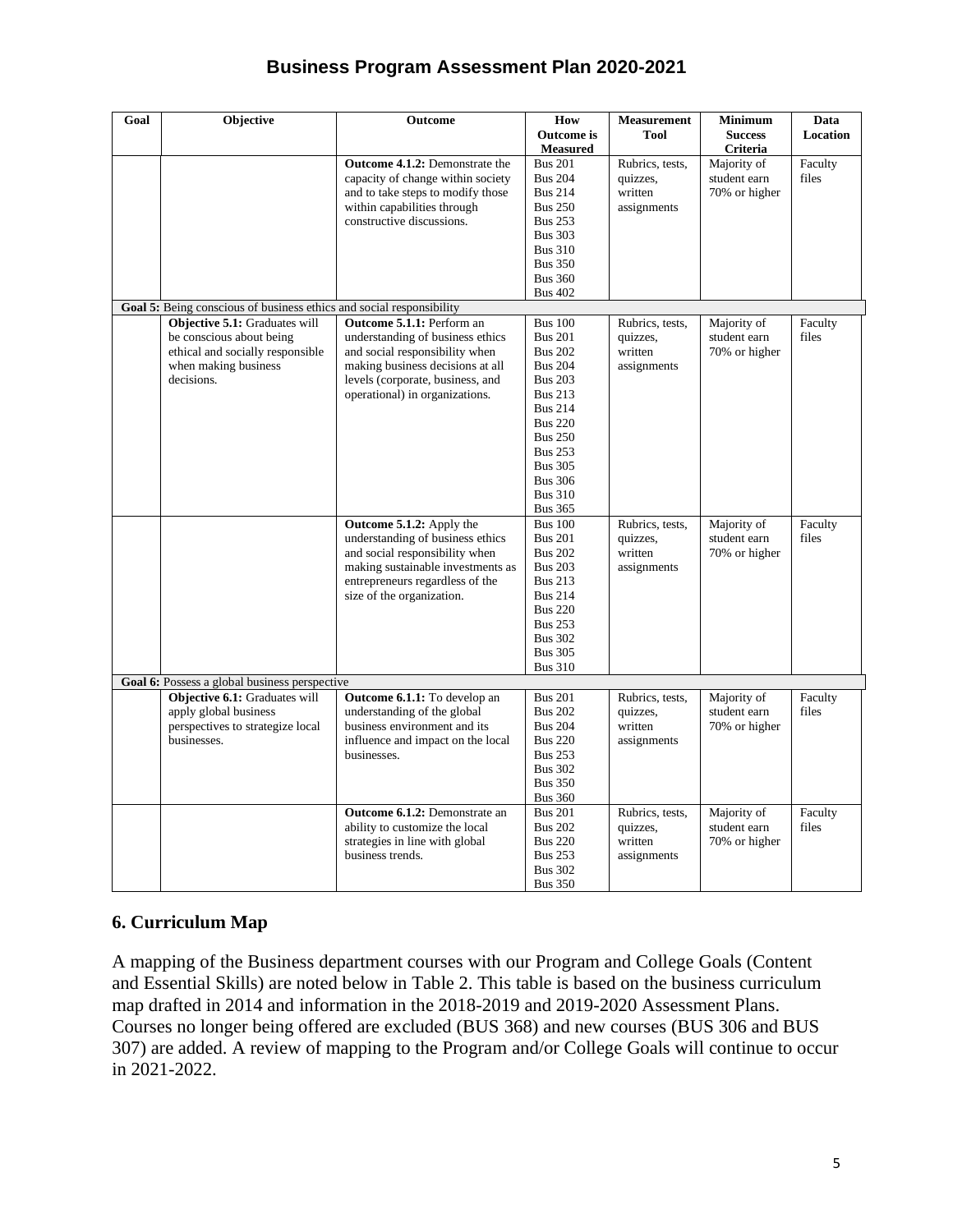# **Table 2: Mapping of Courses with Program and College Goals**

| Course # and Name |                                                                 |                                    |                                                                                   |                               | <b>Program Goals</b>                                                                                                          |                                                                 |                                       | <b>College Goals: Content</b>                                                                                         |                                                                |                                                                            | <b>College Goals: Essential</b><br><b>Skills</b> |                                   |                         |                |                           |                                                                   |
|-------------------|-----------------------------------------------------------------|------------------------------------|-----------------------------------------------------------------------------------|-------------------------------|-------------------------------------------------------------------------------------------------------------------------------|-----------------------------------------------------------------|---------------------------------------|-----------------------------------------------------------------------------------------------------------------------|----------------------------------------------------------------|----------------------------------------------------------------------------|--------------------------------------------------|-----------------------------------|-------------------------|----------------|---------------------------|-------------------------------------------------------------------|
|                   |                                                                 | $\mathbf{1}$                       | 2                                                                                 | 3                             | $\overline{4}$                                                                                                                | 5                                                               | 6                                     | $\mathbf{1}$                                                                                                          | $\overline{2}$                                                 | 3                                                                          | $\mathbf{1}$                                     | $\mathfrak{2}$                    | 3                       | $\overline{4}$ | 5                         | 6                                                                 |
|                   |                                                                 | Knowledge based business education | efficient solutions for business<br>Craft pragmatic, timely, and most<br>contexts | Use of technology in business | career<br>graduate schools or to enter a business<br>skills to pursue higher education in<br>Possess qualifying knowledge and | and social responsibility<br>Being conscious of business ethics | Possess a global business perspective | the physical world, cultures.<br>Breadth of knowledge Understanding<br>being<br>individuals, personal health and well | a chosen major field<br>Depth in field Developing expertise in | competence<br>substantive and professional<br>Career preparation Acquiring | Fundamental literacies                           | Critical thinking and application | Ethical decision making | Creativity     | Metacognitive             | and working in community<br>Skills and beliefs to navigate living |
| <b>Bus</b><br>100 | Principles of<br><b>Business</b>                                |                                    | X                                                                                 | X                             |                                                                                                                               | $\mathbf X$                                                     |                                       |                                                                                                                       |                                                                | X                                                                          | X                                                | X                                 | $\mathbf X$             |                |                           |                                                                   |
| Bus<br>201        | Principles of<br>Management                                     | $\overline{X}$                     | $\overline{X}$                                                                    | $\overline{\mathbf{X}}$       | $\mathbf X$                                                                                                                   | $\overline{X}$                                                  | X                                     |                                                                                                                       | $\mathbf X$                                                    | $\overline{\text{X}}$                                                      | $\overline{X}$                                   | $\mathbf X$                       | $\mathbf X$             | $\mathbf X$    | $\mathbf X$               |                                                                   |
| <b>Bus</b><br>202 | Principles of<br>Marketing                                      | $\mathbf X$                        | $\mathbf X$                                                                       | $\mathbf X$                   |                                                                                                                               | $\mathbf X$                                                     | $\mathbf X$                           | $\mathbf X$                                                                                                           |                                                                | $\overline{\mathbf{X}}$                                                    | $\mathbf X$                                      | $\mathbf X$                       | $\overline{\textbf{X}}$ | $\mathbf X$    | $\mathbf X$               | $\overline{\mathbf{X}}$                                           |
| <b>Bus</b><br>203 | Social<br>Entrepreneur-<br>ship                                 |                                    |                                                                                   | $\mathbf X$                   |                                                                                                                               | $\mathbf X$                                                     |                                       |                                                                                                                       |                                                                | $\mathbf X$                                                                | $\mathbf X$                                      |                                   | $\mathbf X$             |                |                           |                                                                   |
| <b>Bus</b><br>204 | <b>Business</b><br>Analytics                                    | $\mathbf X$                        | $\mathbf X$                                                                       | $\boldsymbol{\mathrm{X}}$     | $\overline{X}$                                                                                                                | $\overline{X}$                                                  | X                                     | $\mathbf X$                                                                                                           | $\mathbf X$                                                    | $\overline{X}$                                                             | $\overline{X}$                                   | $\mathbf X$                       | $\mathbf X$             |                | $\mathbf X$               | $\mathbf X$                                                       |
| <b>Bus</b><br>213 | Accounting 1                                                    | $\overline{X}$                     | $\overline{\textbf{X}}$                                                           | $\mathbf X$                   |                                                                                                                               | $\mathbf X$                                                     |                                       |                                                                                                                       |                                                                | $\overline{\textbf{X}}$                                                    | $\mathbf X$                                      | $\mathbf X$                       | $\mathbf X$             |                | $\boldsymbol{\mathrm{X}}$ |                                                                   |
| <b>Bus</b><br>214 | Accounting 2                                                    | $\mathbf X$                        |                                                                                   |                               | $\mathbf X$                                                                                                                   | $\mathbf X$                                                     |                                       |                                                                                                                       | $\mathbf X$                                                    | $\overline{\textbf{X}}$                                                    | $\mathbf X$                                      | $\mathbf X$                       | $\overline{\textbf{X}}$ |                | $\mathbf X$               | $\overline{\mathbf{X}}$                                           |
| Bus<br>220        | International<br><b>Business</b>                                | $\overline{\textbf{X}}$            |                                                                                   |                               |                                                                                                                               | $\overline{X}$                                                  | $\mathbf X$                           |                                                                                                                       | $\mathbf X$                                                    | $\overline{X}$                                                             | $\mathbf X$                                      | $\mathbf X$                       | $\overline{\textbf{X}}$ | X              | $\mathbf X$               | $\bold{X}$                                                        |
| <b>Bus</b><br>230 | Introduction to<br><b>HRM</b>                                   |                                    | $\overline{\mathbf{X}}$                                                           | $\mathbf X$                   |                                                                                                                               |                                                                 |                                       |                                                                                                                       |                                                                | $\overline{X}$                                                             | $\mathbf X$                                      | $\mathbf X$                       | $\mathbf X$             | $\mathbf X$    | $\mathbf X$               |                                                                   |
| <b>Bus</b><br>231 | Principles of<br>Project<br>Management                          |                                    |                                                                                   | $\boldsymbol{\mathrm{X}}$     | $\overline{\textbf{X}}$                                                                                                       |                                                                 |                                       |                                                                                                                       |                                                                | $\overline{\mathbf{X}}$                                                    | $\mathbf X$                                      |                                   |                         |                |                           | $\mathbf X$                                                       |
| <b>Bus</b><br>250 | Innovation and<br>Creative<br>Problem Solving                   |                                    |                                                                                   | X                             | $\overline{X}$                                                                                                                | $\overline{X}$                                                  |                                       |                                                                                                                       |                                                                | $\overline{X}$                                                             | $\overline{X}$                                   | $\mathbf X$                       | $\overline{\mathbf{X}}$ | $\mathbf X$    | $\mathbf X$               | $\overline{X}$                                                    |
| <b>Bus</b><br>253 | Investment<br>Management<br>and Strategies                      | $\overline{X}$                     |                                                                                   | $\boldsymbol{\mathrm{X}}$     | $\overline{\textbf{X}}$                                                                                                       | $\overline{X}$                                                  | $\mathbf X$                           |                                                                                                                       |                                                                | $\overline{X}$                                                             | $\mathbf X$                                      | $\mathbf X$                       | $\overline{\textbf{X}}$ | $\overline{X}$ | $\mathbf X$               | $\boldsymbol{\mathrm{X}}$                                         |
| <b>Bus</b><br>302 | <b>Brand</b><br>Management                                      | $\mathbf X$                        | $\mathbf X$                                                                       | $\mathbf X$                   |                                                                                                                               | $\mathbf X$                                                     | $\boldsymbol{\mathrm{X}}$             | $\mathbf X$                                                                                                           | $\mathbf X$                                                    | $\mathbf X$                                                                | $\mathbf X$                                      | $\mathbf X$                       | $\mathbf X$             |                | X                         | $\mathbf X$                                                       |
| Bus<br>303        | Entrepreneurshi<br>p and Small<br><b>Business</b><br>Management | X                                  | $\mathbf X$                                                                       | $\mathbf X$                   | $\mathbf X$                                                                                                                   |                                                                 |                                       |                                                                                                                       | $\mathbf X$                                                    | $\mathbf X$                                                                | $\mathbf X$                                      | $\mathbf X$                       | $\mathbf X$             |                | $X$ $X$ $X$               |                                                                   |
| <b>Bus</b><br>305 | Legal<br>Environment of<br><b>Business</b>                      |                                    | X                                                                                 | $\mathbf X$                   |                                                                                                                               | X                                                               |                                       |                                                                                                                       |                                                                | X                                                                          | X                                                | $\mathbf X$                       | $\mathbf X$             |                |                           | $X$ $X$                                                           |
| <b>Bus</b><br>306 | <b>Business Ethics</b>                                          |                                    |                                                                                   | $\mathbf X$                   | $\boldsymbol{\mathrm{X}}$                                                                                                     | $\mathbf X$                                                     |                                       |                                                                                                                       |                                                                |                                                                            |                                                  |                                   | $\mathbf X$             |                |                           | $X \, X$                                                          |
| Bus<br>307        | Marketing<br>Analytics                                          |                                    |                                                                                   | $\mathbf X$                   |                                                                                                                               |                                                                 |                                       |                                                                                                                       |                                                                |                                                                            | $\mathbf X$                                      | $\mathbf X$                       |                         |                |                           | $\overline{\textbf{X}}$                                           |
| <b>Bus</b><br>310 | Corporate<br>Finance                                            | X                                  | X                                                                                 | $\mathbf X$                   | $\boldsymbol{\mathrm{X}}$                                                                                                     | $\mathbf X$                                                     |                                       |                                                                                                                       | $\mathbf X$                                                    | $\mathbf X$                                                                | $\mathbf X$                                      | $\mathbf X$                       | $\mathbf X$             |                |                           | $X \, X$                                                          |
| <b>Bus</b><br>350 | <b>Business</b><br>Strategy                                     | $\mathbf X$                        |                                                                                   | $\mathbf X$                   | $\boldsymbol{\mathrm{X}}$                                                                                                     |                                                                 | X                                     |                                                                                                                       | $\mathbf X$                                                    | $\bold{X}$                                                                 | $\mathbf X$                                      | $\mathbf X$                       | X                       | X              | $\mathbf X$               | $\mathbf X$                                                       |
| <b>Bus</b><br>360 | Strategic<br>Marketing                                          | $\mathbf X$                        |                                                                                   | $\mathbf X$                   | $\overline{\mathbf{X}}$                                                                                                       |                                                                 | X                                     |                                                                                                                       | $\mathbf X$                                                    | $\mathbf X$                                                                | $\mathbf X$                                      | $\mathbf X$                       | $\mathbf X$             | X              |                           | $X \ X$                                                           |